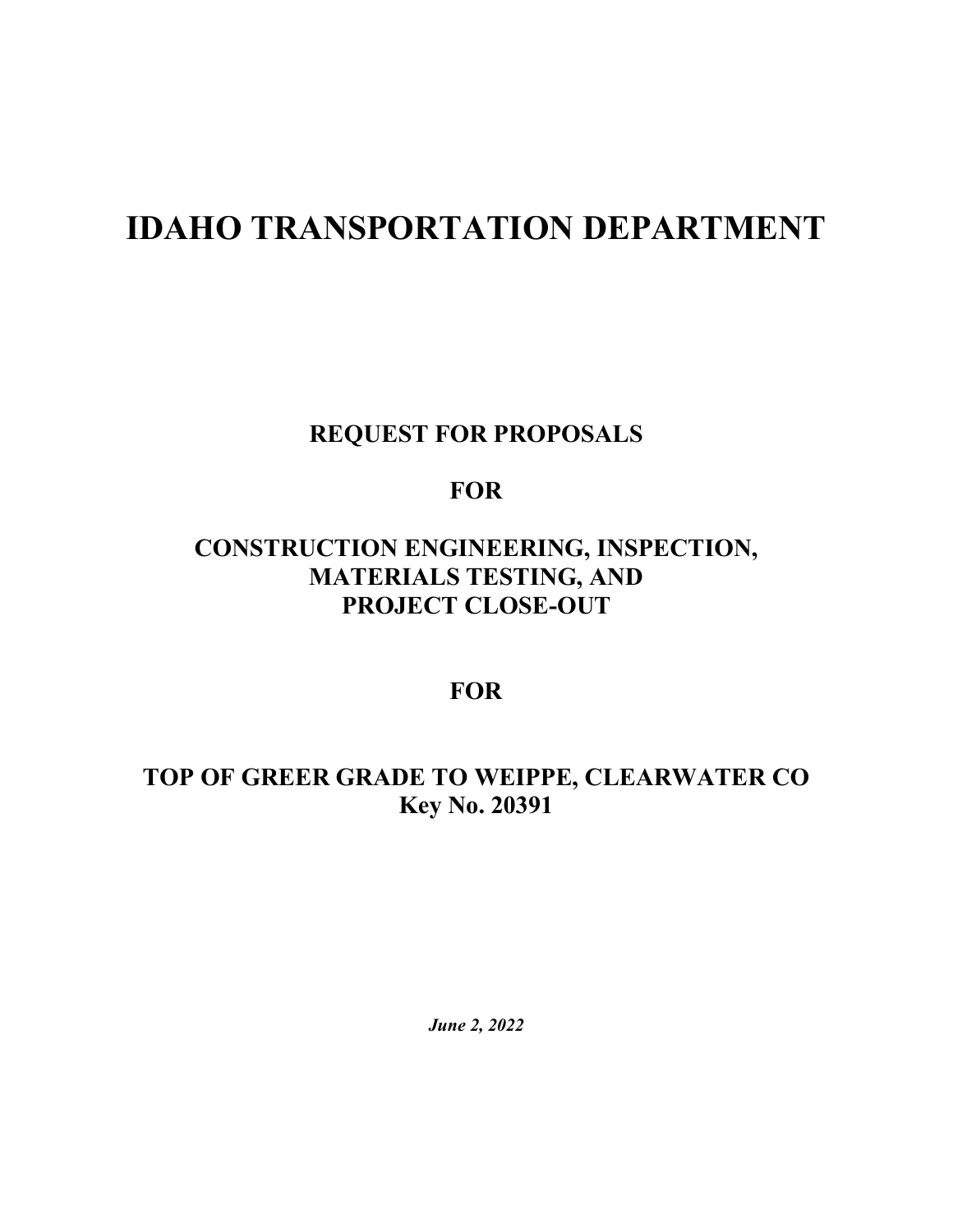## **REQUEST FOR PROPOSALS**

#### **Table of Contents**

- $\triangleright$  General Information
- $\triangleright$  Preparation Instructions
- $\triangleright$  Evaluation Criteria
- CE&I Federal-aid Project Log
- $\triangleright$  Scope of Work

#### **The following items are not included in this package, but can be located at the following web sites:**

<http://itd.idaho.gov/business/?target=consultant-agreements>

- General Information and Requirements
- Sample Agreement and Consultant Agreement Specifications (1A)
- Federal Per Diem Policy
- Certification Regarding Debarment, Suspension, and Other Responsibility Matters form

#### <http://apps.itd.idaho.gov/apps/manuals/manualsonline.html>

- ITD Quality Assurance Manual
- **❖** ITD Contract Administration Manual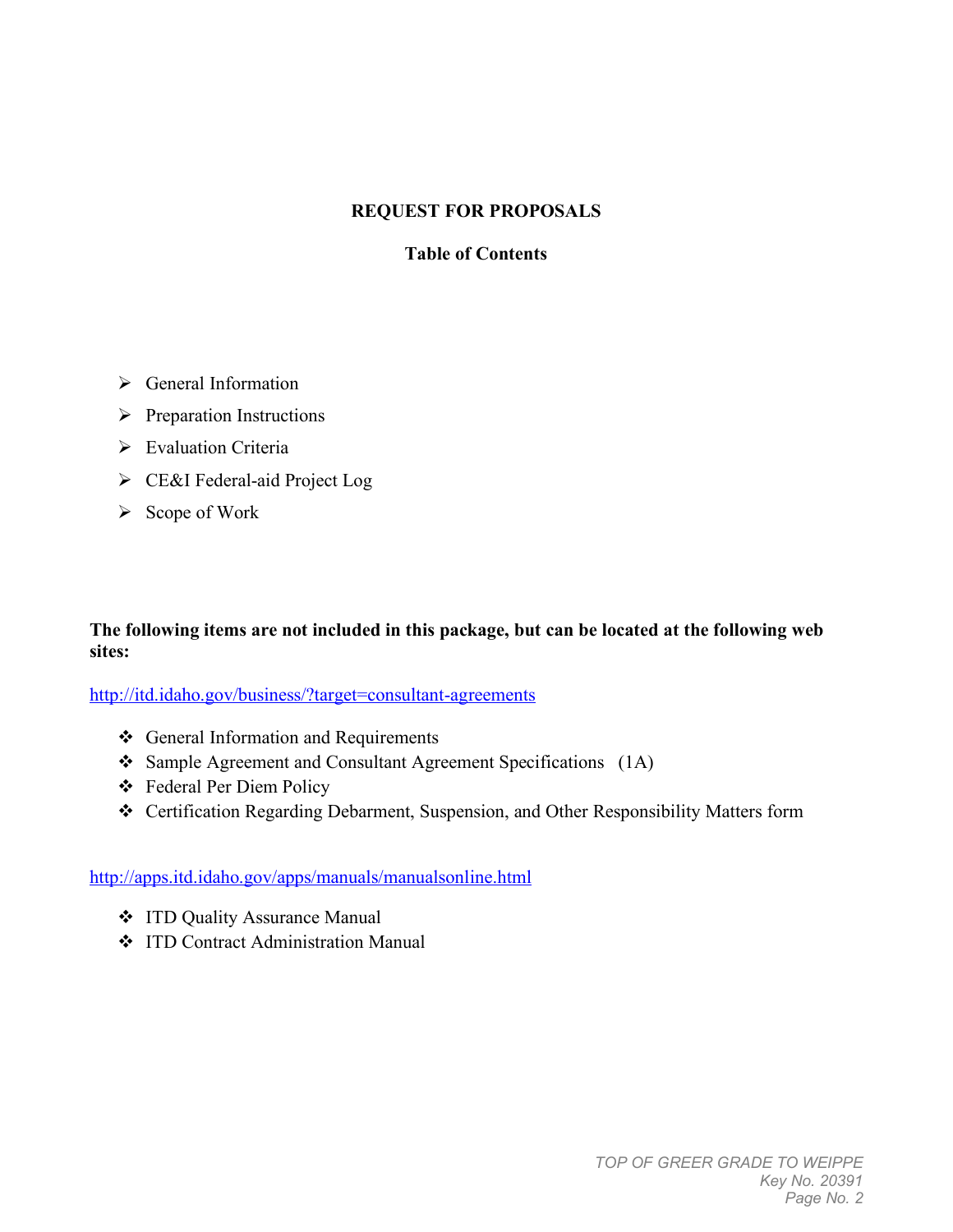# **GENERAL INFORMATION**

# **PROPOSAL**

The Idaho Transportation Department (ITD) is seeking qualified and experienced respondents from interested firms to submit a proposal to provide construction engineering, inspection, sampling and testing services for the TOP OF GREER GRADE TO WEIPPE, CLEARWATER CO.

# **GENERAL TERMS**

This Request for Proposals (RFP) does not commit ITD to enter into an agreement or to pay any costs incurred in the preparation of a proposal or in subsequent negotiations.

### **REVISIONS TO RFP**

All addenda to this solicitation will be posted on the Consultant Services web page. No notice will be given by mail.

### **RESERVATION OF RIGHTS BY ITD**

The issuance of this RFP does not constitute an assurance by ITD that any contract will actually be entered into by ITD, and expressly reserves the right to:

- Waive any immaterial defect or informality in any response or response procedure
- Reject any and all proposals
- Reissue the Request for Proposals
- Invite additional respondents to the proposal
- Request additional information and data from any or all respondents
- Extend the date for submission of responses
- Supplement, amend, or otherwise modify the RFP, and cancel this request with or without the substitution of another RFP
- Disqualify any respondent who fails to provide information or data requested herein or who provides inaccurate or misleading information or data
- Disqualify any respondent on the basis of any real or apparent conflict of interest

By responding to this proposal, each respondent agrees that any finding by ITD of any fact in dispute as to this proposal or the responses thereto shall be final and conclusive, except as provided herein.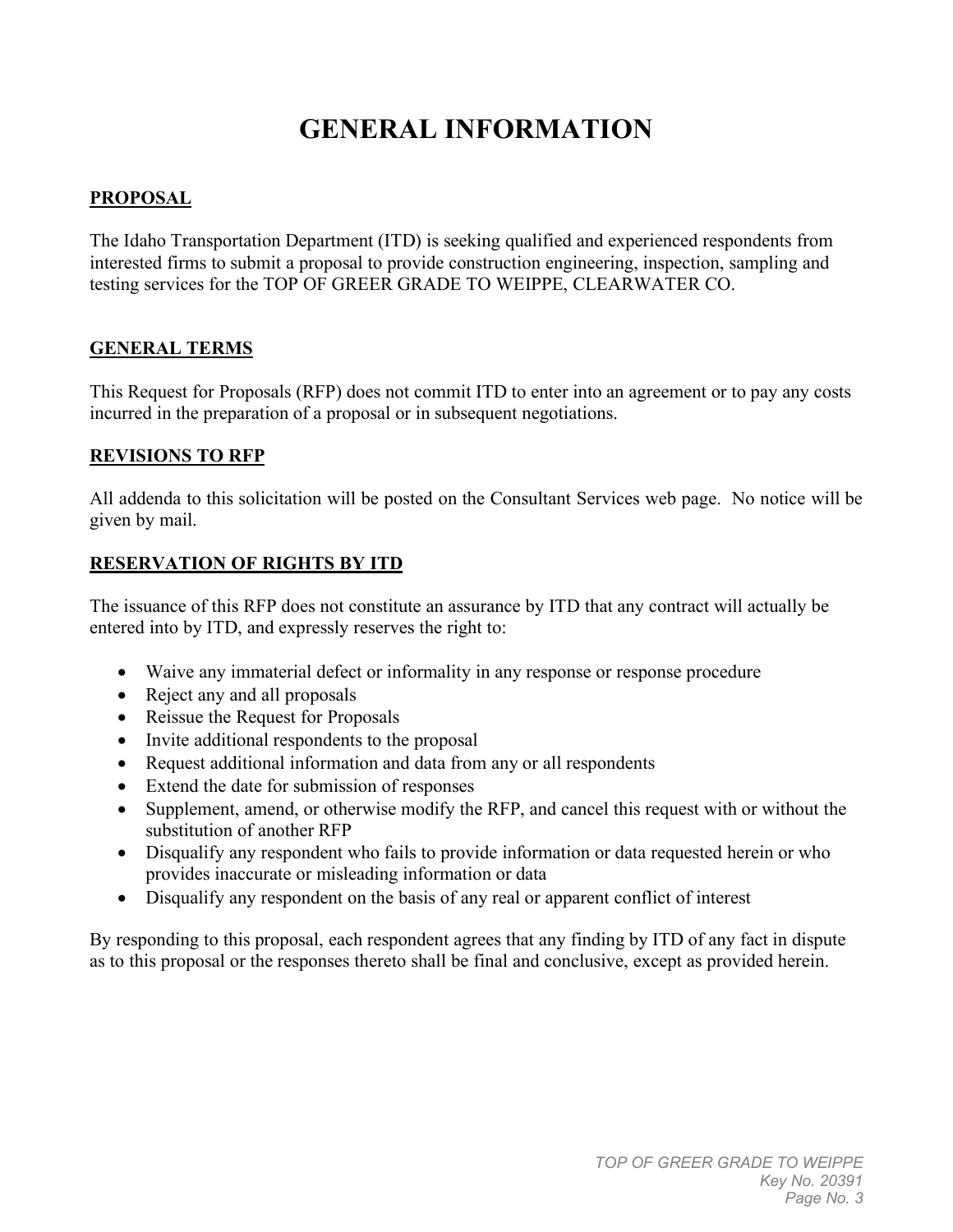### **CONFLICT OF INTEREST**

By the submission of a proposal, the Consultant agrees to ensure that, at the time of contracting, the Consultant will have no interest, direct or indirect, that would conflict in any manner or degree with the performance of the Consultant's obligations under the Agreement. The Consultant shall further covenant that, in the performance of the contract, the Consultant shall not employ any person, or subcontract with any entity, having any such known interest.

### **EEO REQUIREMENTS**

Respondent, by submission of a proposal, agrees to not discriminate against any worker, employee, application subcontractor or any member of the public because of race, color, gender, age, national origin, or disability, or otherwise commit an unfair employment practice. Respondent further agrees to comply with all Federal, State, and Local equal employment opportunity requirements and the requirements of the ITD EEO Special Provisions, accessible at the following web site: http://apps.itd.idaho.gov/apps/ocr/index.aspx.

All firms working for the Department area required to register on the Bidder's List with the Office of Civil Rights. If your firm has not registered, go to the following website for instructions: [https://itd.dbesystem.com/.](https://itd.dbesystem.com/) Please make sure your subconsultants are also registered. For further information regarding this requirement, call the ITD EEO Office at (208) 334-8884.

#### **DBE PARTICIPATION:**

In an effort to achieve ITD's DBE Annual Participation Goal (APG) of 10% utilization, ITD respectfully requests and encourages responder to consider utilizing subcontractors and suppliers listed on our DBE Directory located at: [https://itd.dbesystem.com.](https://itd.dbesystem.com/) For more information regarding ITD's DBE Program, please contact The office of Civil Rights at (208) 334-8567.

#### **FINANCIAL REQUIREMENTS**

Prior to negotiating an agreement, the selected consultant and their subconsultants will be required to submit certified hourly rates and their last years' financial information and overhead schedule in accordance with the Federal Acquisition Regulations (FARs) and the ITD Overhead Rate Policy. The Overhead Rate Policy can be viewed at the following web site: http://apps.itd.idaho.gov/apps/ocr/index.aspx.

#### **PROPRIETARY MATERIAL**

ITD assumes no liability for disclosure of proprietary material submitted by respondents. Proposal submittals shall be considered public documents under applicable state law except to the extent portions of the submittals are otherwise protected under applicable law.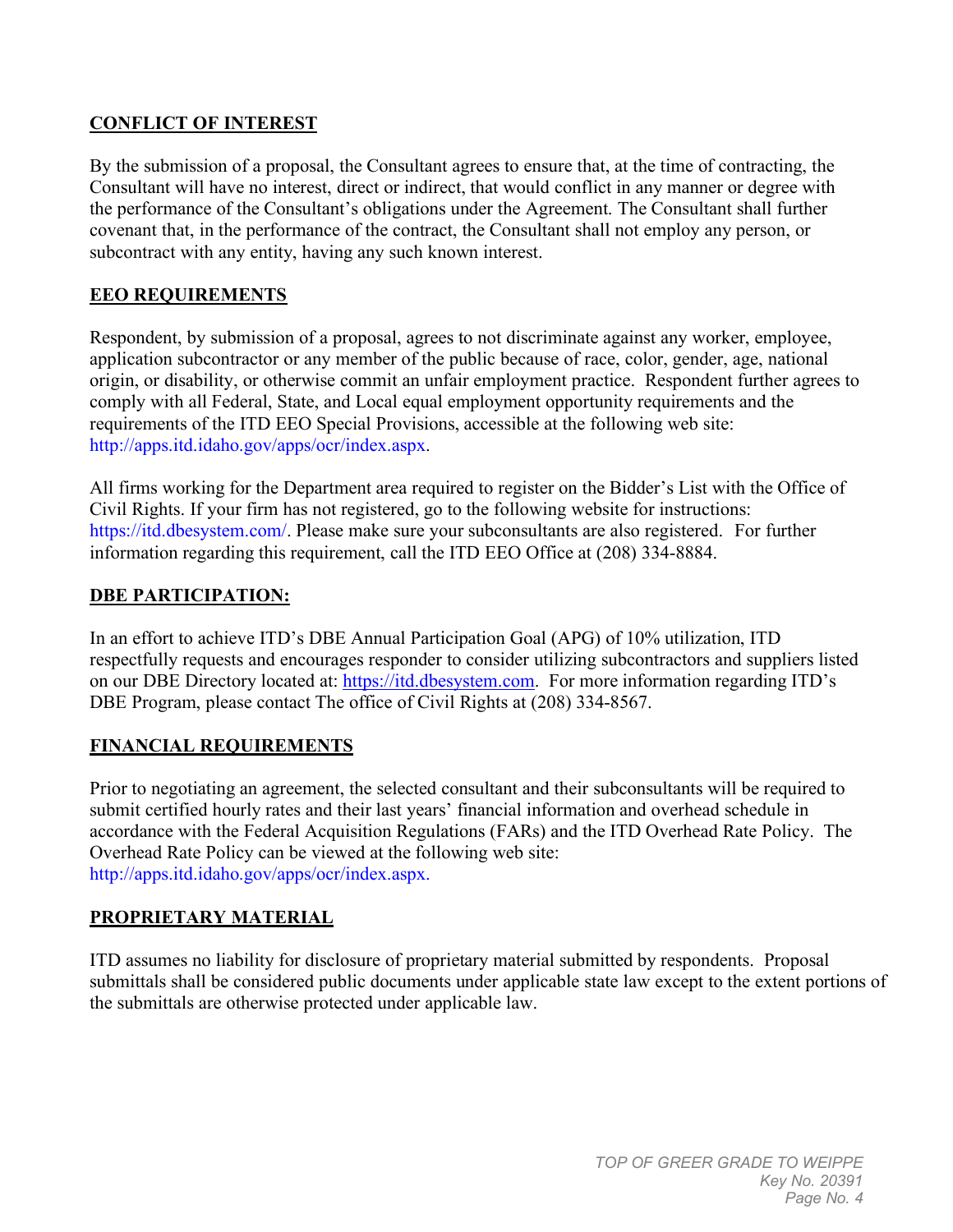## **CERTIFICATION REGARDING DEBARMENT**

All proposals must contain a signed Certification Regarding Debarment, Suspension, and other Responsibility Matters form for the prime and each subconsultant.

The certification form is located on the Consultant Services web page at [http://itd.idaho.gov/business/?target=consultant-agreements.](http://itd.idaho.gov/business/?target=consultant-agreements)

# **PROPOSAL EVALUATION AND SELECTION**

An Evaluation Committee will evaluate and determine the individual and comparative merits of each of the proposals received. It is the responsibility of the Consultant to ensure that it complies with this RFP and provides the information requested. If the Consultant fails to provide any information requested in this RFP, such failure may result in either a lowered evaluation score of the proposal or disqualification of the proposal.

It is the intent of the department to take approximately fifteen days, commencing on the submission date shown below, to evaluate the submitted proposals. The department intends to notify the successful and unsuccessful Consultants as soon as practicable after the evaluations have been completed, and after approval has been given on the Evaluation Committee's recommendations.

As part of the selection process, the top-ranked firms may be required, at their expense, to give a presentation and/or answer interview questions.

If your firm is selected and approved, negotiations will begin. If negotiations break down with a selected Consultant, they will be formally ended and negotiations will begin with the next ranked Consultant.

# **CONTACT INFORMATION**

All questions concerning the procedures of this request for proposal shall be directed to Andrea Aliev at ITD via email at [Andrea.Aliev@itd.idaho.gov.](mailto:Andrea.Aliev@itd.idaho.gov)

All project specific questions shall be directed by e-mail to Jesse Weaver at  $i$ esse.weaver@itd.idaho.gov. No questions will be accepted by telephone. All questions will be responded to by e-mail, within two days of receipt of the question(s).

Interested firms are encouraged to submit a contact e-mail address to Mr. Weaver with a request to be included on an electronic mailing list. Firms on the mailing list will receive copies of the response to all project questions submitted. No firms will be identified in the responses. No project specific questions will be accepted after June 23, 2022.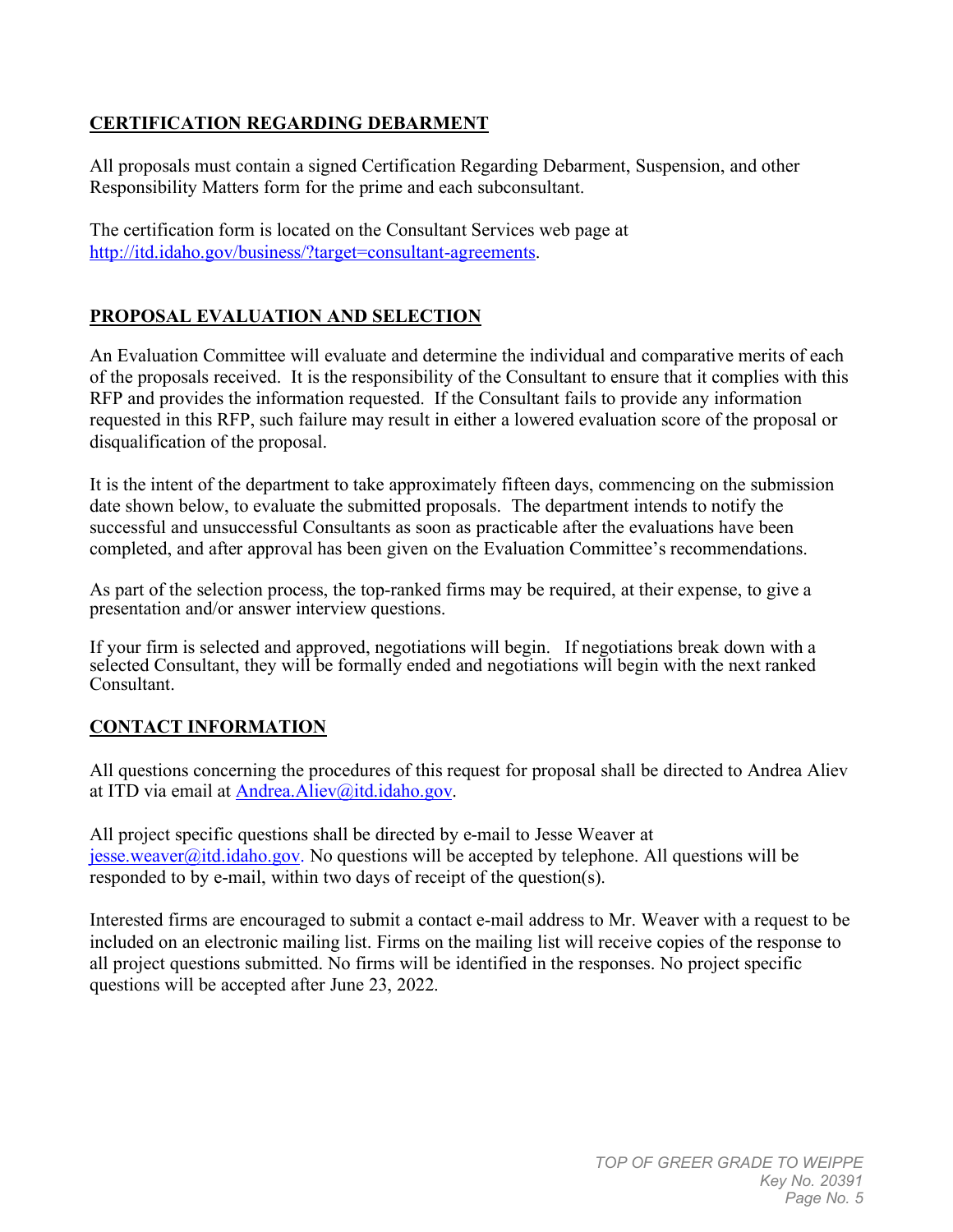# **PREPARATION INSTRUCTIONS**

#### **Proposals must conform to the following instructions. Any non-conforming proposal will be rejected.**

Proposals must be received by ITD by 4:00 p.m. MDT on June 30, 2022. Proposals must be submitted via e-mail with the project name and the consultant's name clearly indicated in the subject line. Late proposals will not be considered.

E-Mail Address for proposal submittal is: [consultantadminunit@itd.idaho.gov](mailto:consultantadminunit@itd.idaho.gov)

# **FORMAT:**

- $\triangleright$  Required File Format: pdf
- $\triangleright$  Maximum length of the submittal shall be five (5) pages.
- $\triangleright$  Cover pages are discouraged. If they are included, they will be counted in the proposal page total.
- $\triangleright$  The introductory letter is limited to one (1) page.
- Except as otherwise noted, pages shall be  $8\frac{1}{2} \times 11$  inches, with minimum of  $\frac{1}{2}$ " margins and a minimum font size of 11.
- $\triangleright$  The following items do not count in the proposal page total.
	- o Introductory letter
	- o Certification Regarding Debarment
	- o The 5-Year ITD CE&I Project Log
	- o Certification Regarding Debarment, Suspension, and Other Responsibility Matters form

# **INTRODUCTORY LETTER**

The introductory letter should be addressed to: Andrea Aliev

Contracts Officer Consultant Services Idaho Transportation Department P.O. Box 7129 Boise, Idaho 83707-1129

The introductory letter should introduce the Consultant, identify the Project Manager, and list a contact telephone number, and contain a statement confirming the commitment of the key personnel identified in the submittal to meet ITD's quality and schedule expectations. The Consultant shall include his/her acceptance of the terms and provisions of the Sample Agreement located at http://apps.itd.idaho.gov/apps/ocr/index.aspx, and indicate willingness to execute said agreement.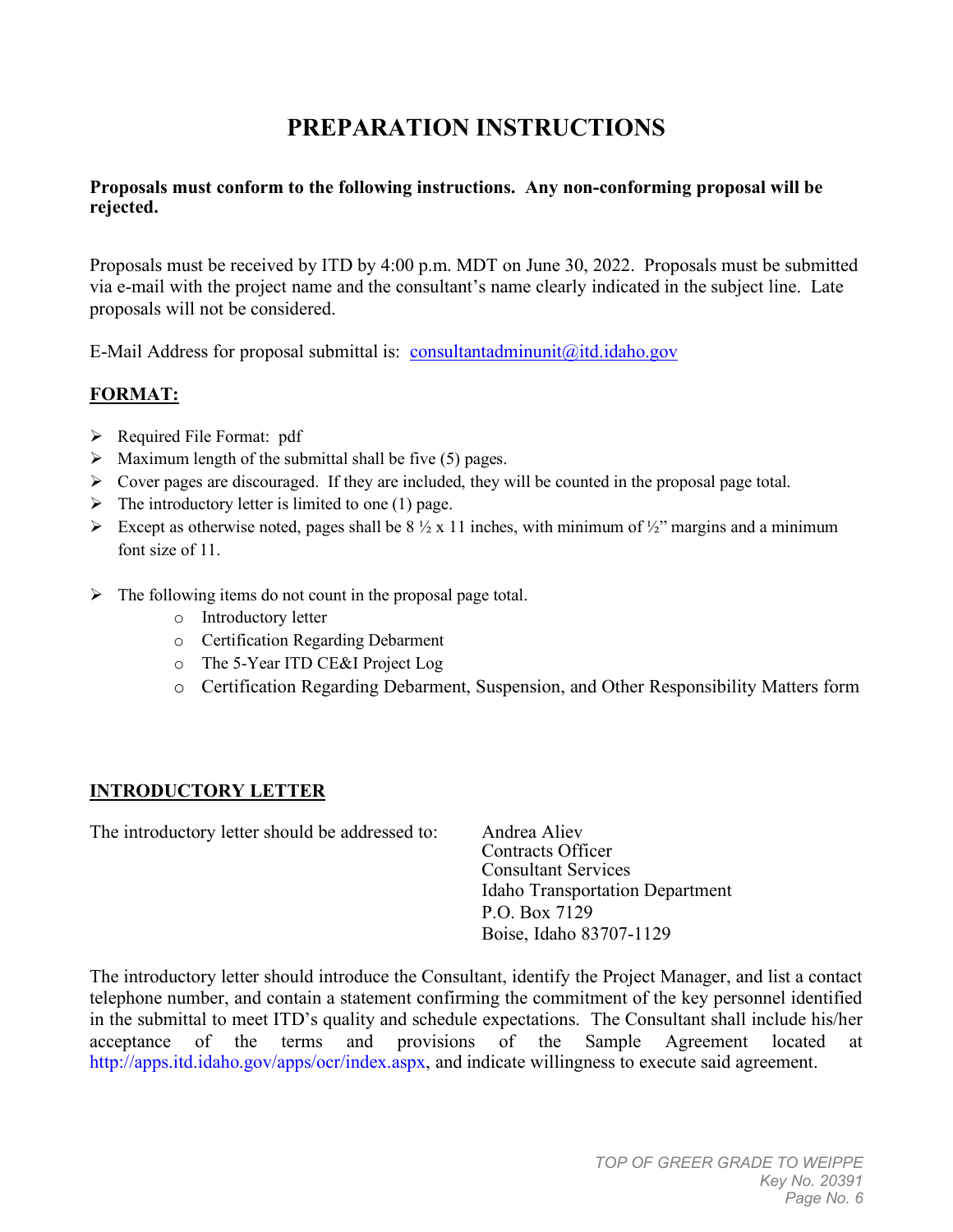#### **PROPOSAL**

It is essential that the consultant provide an adequate staff of experienced personnel or subconsultants capable of and devoted to the successful accomplishment of work to be performed under this contract. The specific individuals or subconsultants listed in the proposal, including Project Manager and Lead Inspector, shall be assigned to the key positions and shall not be removed or replaced without the prior written approval of ITD. Replacement personnel submitted for approval must have at least equal qualifications, experience and expertise as those listed in the proposal.

The following criteria will be considered in the evaluation and selection, and apply only to the Consultant, except where specifically requested for the Consultant and each Subconsultant. The weights listed will be applied to the scoring for each criteria.

#### **CRITERIA 1 - PROJECT MANAGER**

**(Weight 4)** *(Complete for Lead Consultant Project Manager Only)*

- $\triangleright$  Identify the Project Manager who will be responsible for the quality, timeliness and delivery of the consultant's work, and for ensuring that adequate personnel and other resources are available for this project.
- $\triangleright$  Provide a brief summary of education, experience, and qualifications pertaining to the management of this project. CE&I experience in working on state and local Federal-aid roadway construction projects should be included if available. List all CE&I experience on the 5-year CE&I Federal-aid Project Log included in this solicitation.
- $\triangleright$  List current IQP qualifications pertinent to this project.
- $\triangleright$  Provide Idaho registration (registration is required at the time of submittal) as a professional engineer.
- $\triangleright$  List all projects that the Project Manager is currently managing and the percent of time spent by him/her on each of those projects. Include estimated completion date for each of those projects. Identify availability.
- $\triangleright$  If the Project Manager is currently assigned to other projects, note how the other projects will be impacted and the impact resolved.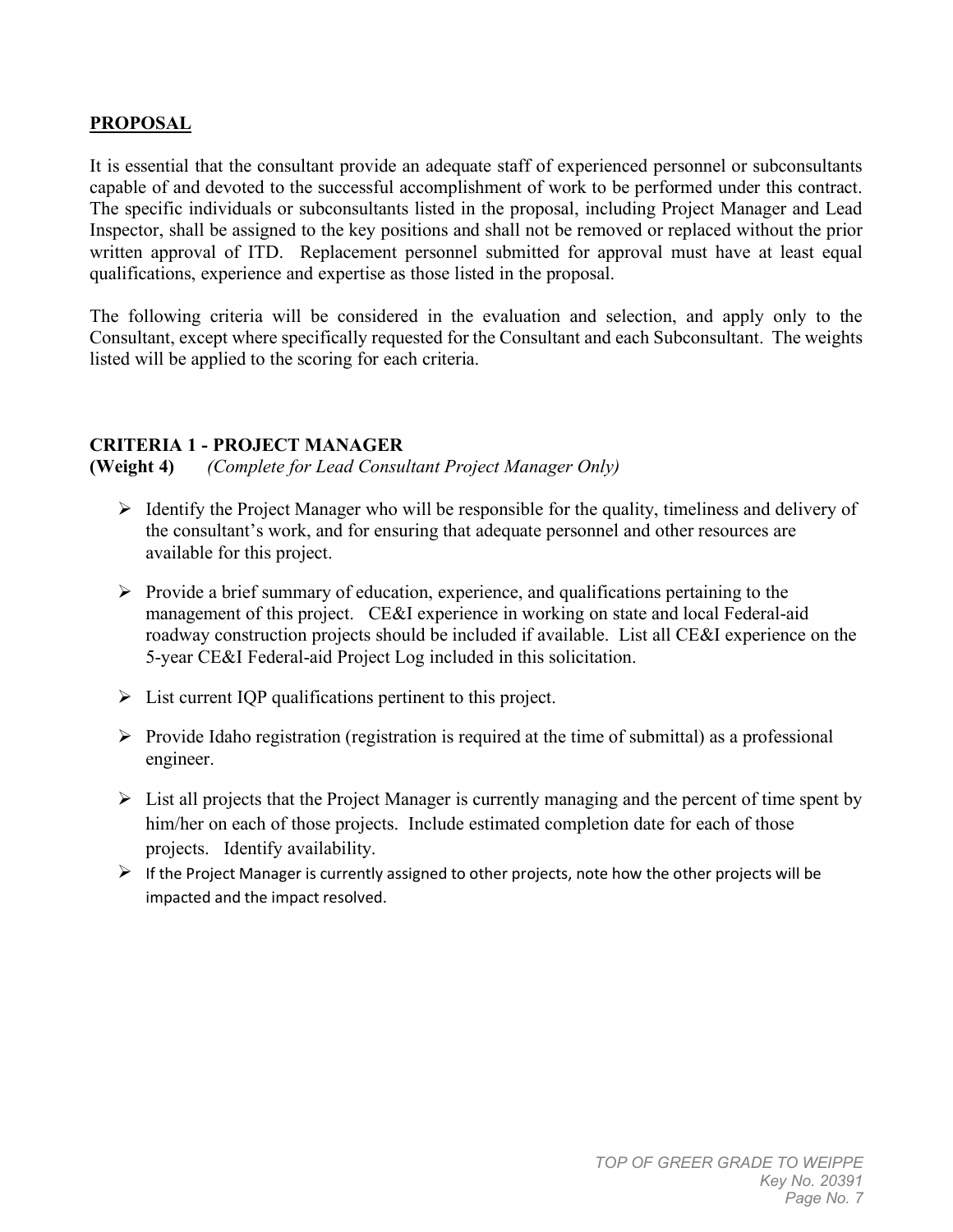### **CRITERIA 2 - LEAD INSPECTOR ONSITE**

**(Weight 4)** *(Complete for the Lead Inspector only)*

- $\triangleright$  Identify the Lead Inspector to be assigned to the project and describe the duties and qualifications (WAQTC & IQP) on this project. The Lead Inspector must be **on-site** for no less than 70% of the time worked by the Contractor.
- $\triangleright$  List the CE&I experience and role that this individual has had on state and local Federal-aid roadway construction projects. List that experience on the 5-year CE&I Project Log included in this solicitation. Include the estimated percentage of time spent on each completed Federalaid construction project.
- $\triangleright$  Include Idaho professional registration (if applicable).
- $\triangleright$  List all projects that the Lead Inspector is currently working on and the percent of time spent by him/her on each of those projects. Include estimated completion date for each of those projects. Identify availability.
- $\triangleright$  If the Lead Inspector is currently assigned to other projects, note how the other projects will be impacted and the impact resolved.

# **CRITERIA 3 – KEY PERSONNEL ASSIGNED TO THE PROJECT**

**(Weight 3)** *(Complete for Consultant and each Subconsultant)*

- $\triangleright$  Identify the key personnel to be assigned to the project. Describe each person's role, duties and qualifications (WAQTC & IQP) on this project. Include their office and lab location.
- $\triangleright$  Key Personnel should have direct applicable CEI experience in working on state and local Federal-aid construction projects within the last five (5) years. List that experience on the 5 year CE&I Federal-aid Project Log included in this solicitation.
- $\triangleright$  Include Idaho professional registration (if applicable) for each person identified.
- $\triangleright$  List all projects that the key personnel are currently assigned to and the percent of time spent by him/her on each of those projects. Include estimated completion date for each of those projects. Identify availability
- $\triangleright$  If staff members are currently assigned to other projects, note how the other projects will be impacted and the impact resolved

#### **CRITERIA 4 – COMMUNICATION**

**(Weight 2)** *(Complete for Consultant and each Subconsultant)*

 $\triangleright$  Describe your procedures for maintaining adequate and timely communications to project staff, ITD and interested stakeholders.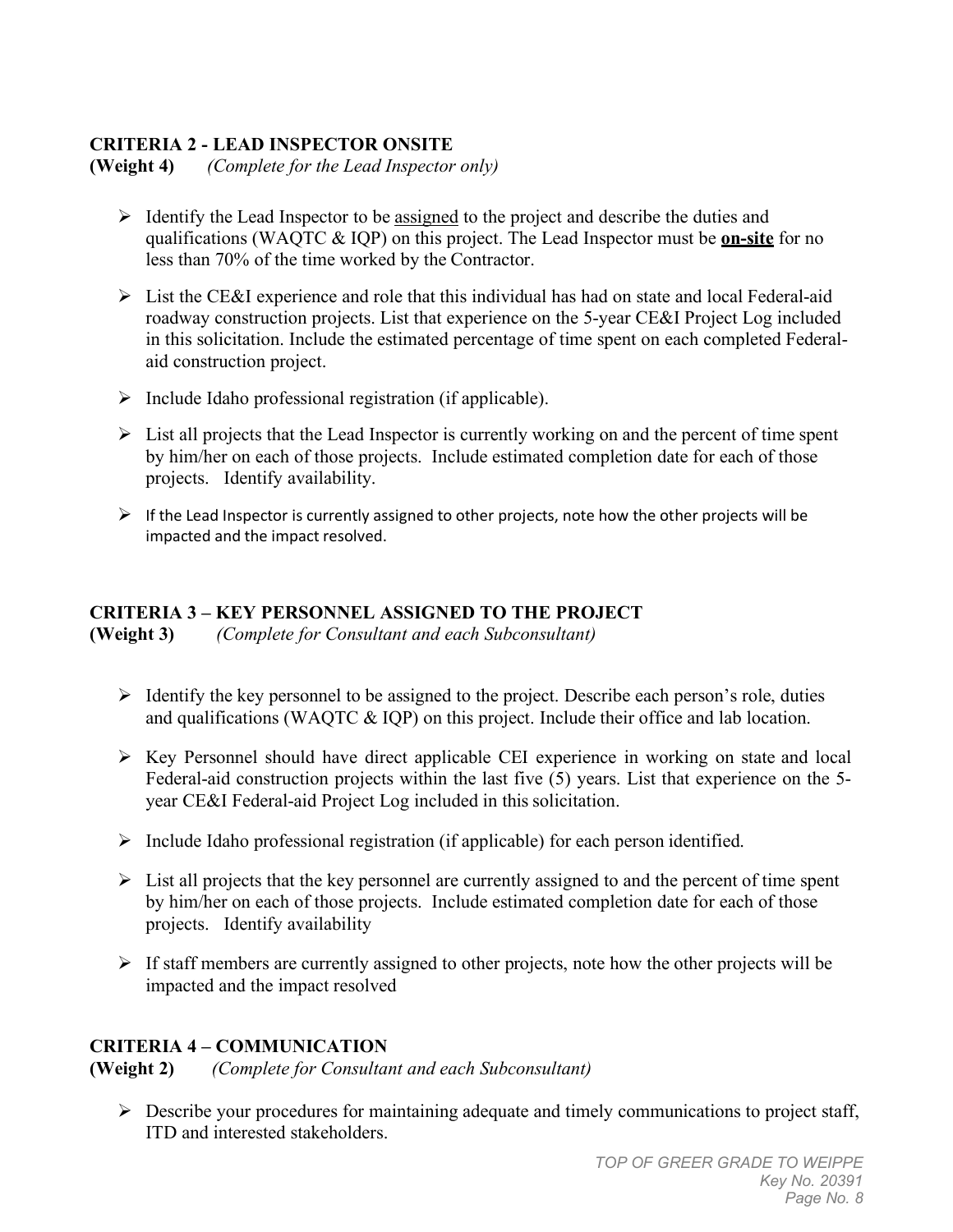- $\triangleright$  Describe your strategy for keeping the public informed of project progress and major traffic control changes that will impact road users.
- $\triangleright$  Describe how you will help facilitate effective communication and coordination with contractors working on nearby projects.
- $\triangleright$  Since this project is being companioned with 20704 US-12, Orofino to Greer, which already has a consultant selected, describe how you will communicate and coordinate your work with that consultant.

# **CRITERIA 5 - PROJECT CONTROL & CLOSE-OUT (Weight 3)**

- $\triangleright$  Describe the Consultant's procedures for scope change control, schedule and cost control and quality control. This should include a description of the Consultant's control measures regarding the Sub consultant's project related work and the ability to close-out the project in a timely and cost effective manner.
- $\triangleright$  List construction projects that have been closed out to Federal-aid standards in the last five (5) years.

## **CRITERIA 6 – SOFTWARE EXPERIENCE (Weight 4)**

 Describe the Consultant's experience with Site Manager, AASHTOWare Project and ProjectWise. Include what projects you have used them on as well as the roles and responsibilities you have had with this software. Be specific about who on your proposed team has experience and what experience they have.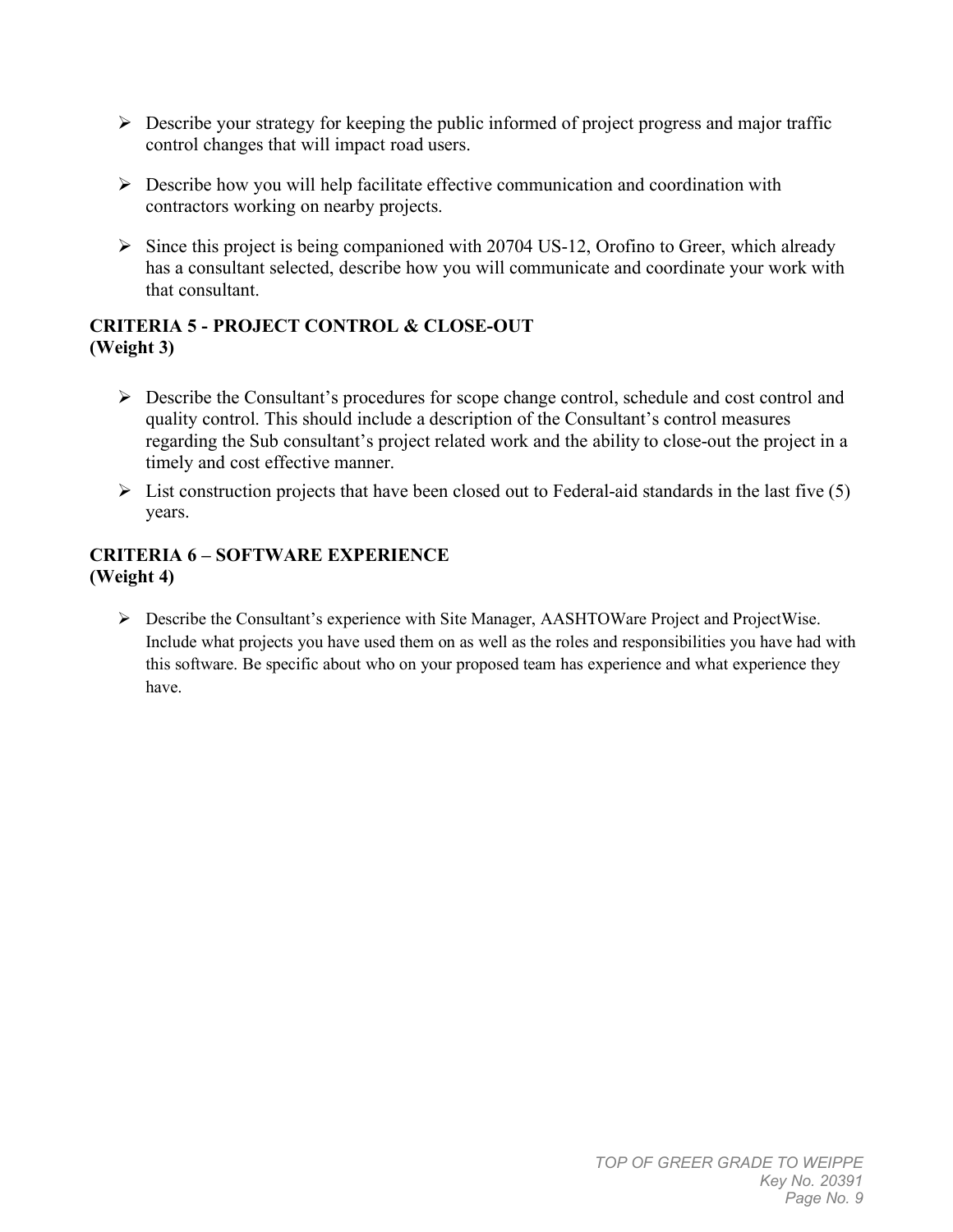| 5-Year CE&I Federal-aid Project Log |                     |              |                    |                   |             |                 |                |       |
|-------------------------------------|---------------------|--------------|--------------------|-------------------|-------------|-----------------|----------------|-------|
| Project Information                 |                     |              |                    |                   |             | Assigned Staff  |                |       |
| Project<br><b>Key Number</b>        | <b>ITD</b><br>Dist. | Project Name | Project<br>$Type*$ | Date<br>Completed | Const. Amt. | Project Manager | Lead Inspector | Other |
|                                     |                     |              |                    |                   |             |                 |                |       |
|                                     |                     |              |                    |                   |             |                 |                |       |
|                                     |                     |              |                    |                   |             |                 |                |       |
|                                     |                     |              |                    |                   |             |                 |                |       |
|                                     |                     |              |                    |                   |             |                 |                |       |
|                                     |                     |              |                    |                   |             |                 |                |       |
|                                     |                     |              |                    |                   |             |                 |                |       |
|                                     |                     |              |                    |                   |             |                 |                |       |
|                                     |                     |              |                    |                   |             |                 |                |       |
|                                     |                     |              |                    |                   |             |                 |                |       |
|                                     |                     |              |                    |                   |             |                 |                |       |

*\*Project Type: i.e. Bridge or Roadway*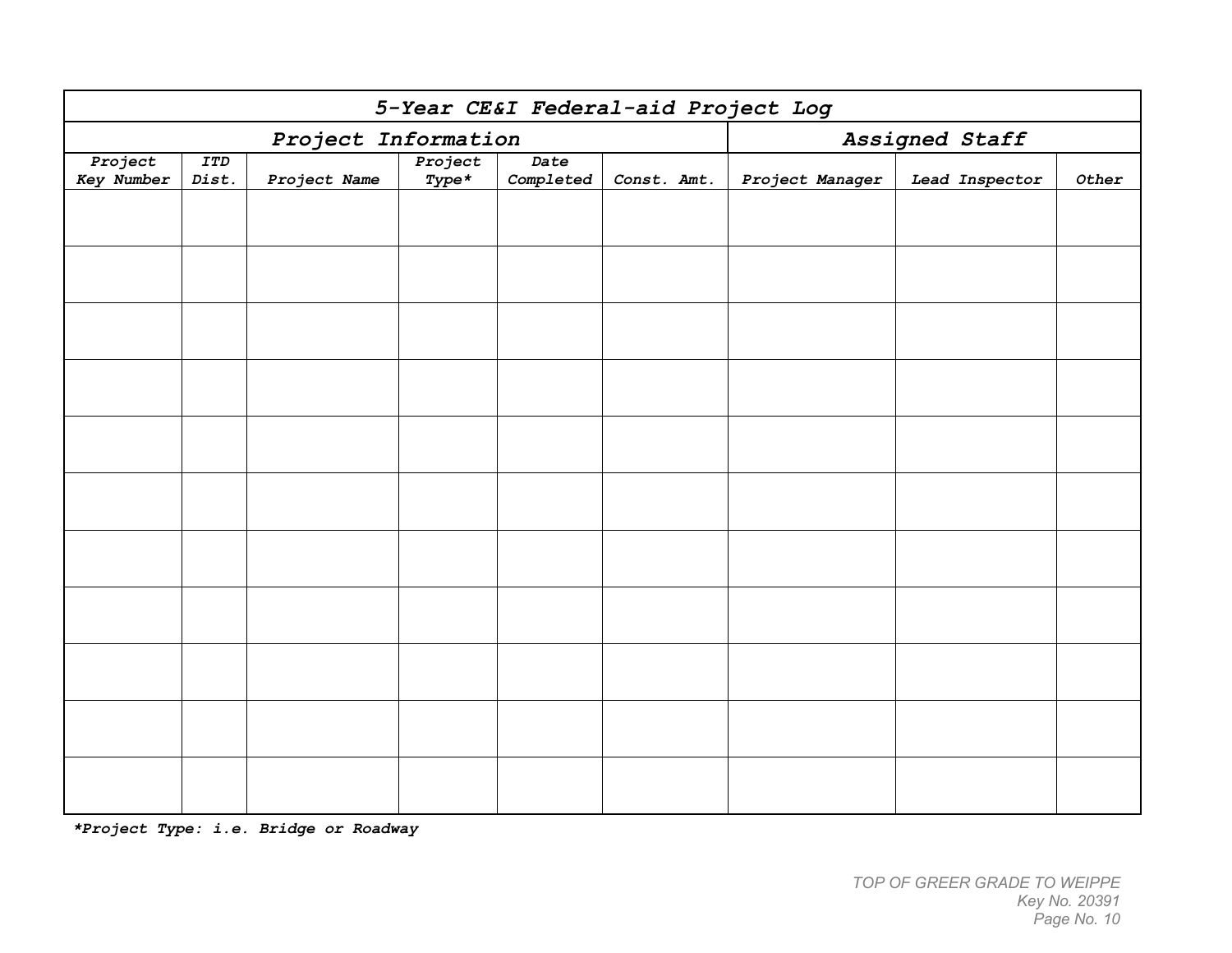# **SCOPE OF WORK**

#### **CONSTRUCTION ENGINEERING, INSPECTION, MATERIALS TESTING & CLOSEOUT**

#### **Project: A020(391); SH-11 Top of Greer Grade to Weippe, Clearwater County Key No: 20391**

The Idaho Transportation Department (ITD) is soliciting CEIS&T services for the above referenced project. This agreement will be led by the District 2 Design/Construction team. ITD expects the Consultant to represent ITD professionally and to function proactively and effectively as an extension of the District 2 Design/Construction team while providing the CEIS&T services required assuring timely and quality completion of this construction project.

This scope of work is to provide all Construction Engineering, Inspection, Sampling & Testing (CEIS&T) services to protect the best interest of ITD and the project. The scope of these services include, but are not limited to, construction contract administration, inspection, materials sampling and testing, asphalt plant inspection and testing, construction surveying, project documentation, and project closeout under the general direction of the District 2 Design/Construction B Engineer (D/C-B), for construction of the above named project. This project is being companioned with 20704 US-12, Orofino to Greer, which already has a Consultant selected. Part of the scope of this project will be coordinating with that Consultant on project staff and schedule. This scope of services encompasses a list of specific project tasks that may be negotiated under an agreement, but is not a guarantee that any specific services will be required.

#### **PROJECT DESCRIPTION**

This is a CRABS paving project on SH-11 from the top of Greer Grade (M.P. 7.66) to Weippe (M.P. 18.68). The project is expected to begin construction early August 2022 and will continue construction until completion in October 2023. This project will consist of a culvert replacement, culvert liners, CRABS and asphalt pavement.

#### **PRIMARY TASKS:**

The minimum level of effort for this project is identified below. Some of the effort may be retained by ITD. Final level of effort and required tasks will be determined prior to scoping and negotiating an agreement with the selected consultant(s).

**Construction Administration** - The Consultant will provide the qualified personnel necessary to administer the Plans, Special Provisions, and Specifications of this project to ensure the project is accepted by ITD. The following sub-tasks represent a partial list of those activities necessary to administer the contract:

- 1.1. Submittal Log & Minimum Testing Requirements (MTR's)
- 1.2. Pre-construction Conference
- 1.3. Filing & Records Verification
- 1.4. Materials Certifications
- 1.5. Progress Estimate Preparation
- 1.6. Contract Changes / Change Orders
- 1.7. Pre-operational Meetings